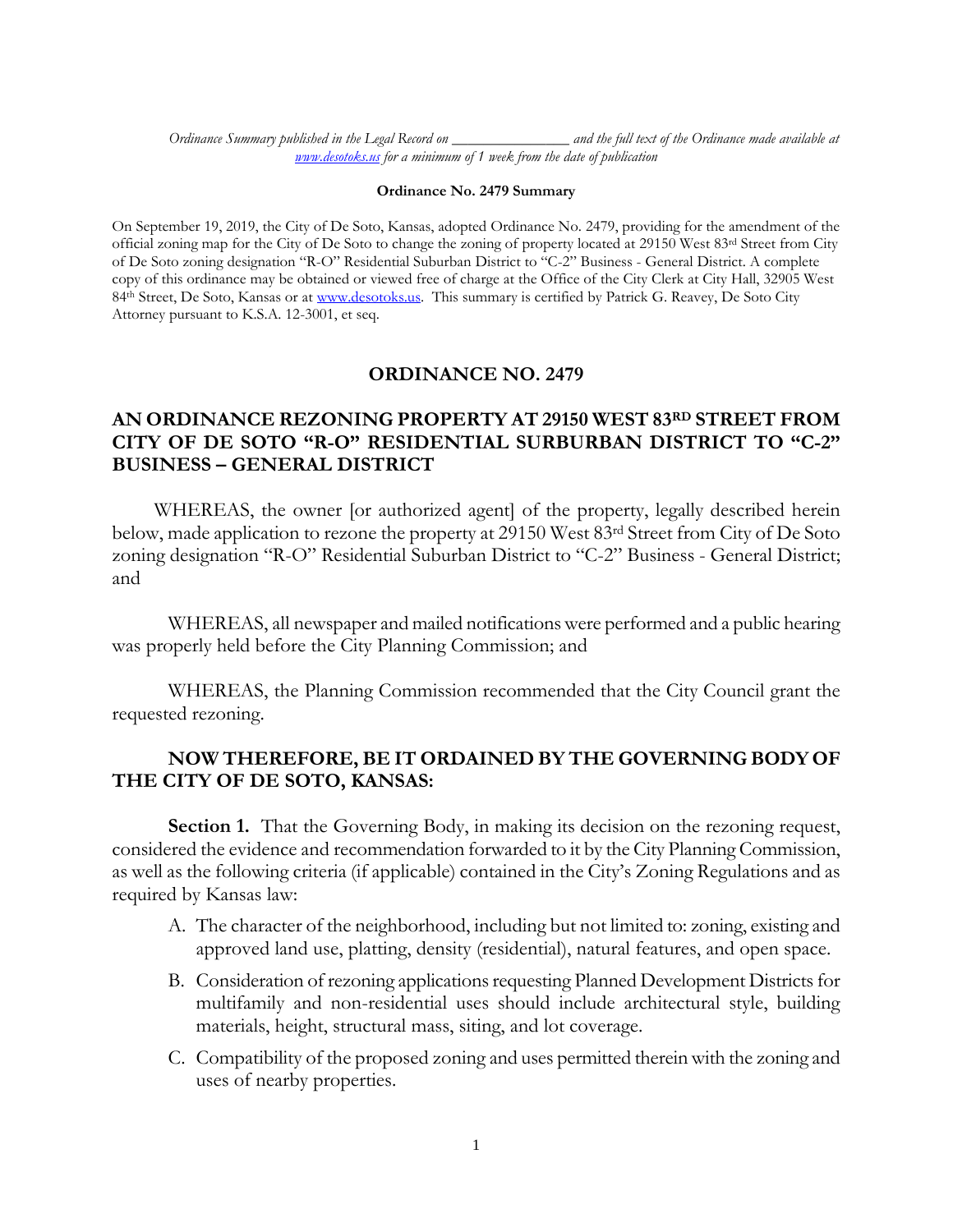- D. Suitability of the uses to which the property has been restricted under its existing zoning.
- E. Length of time property has remained vacant as zoned.
- F. The extent to which there is a need in the community for the uses allowed in the proposed zoning.
- G. The availability and adequacy of required utilities and services to serve the uses allowed in the proposed zoning. These utilities and services include, but are not limited to, sanitary and storm sewers, water, electrical and gas service, police and fire protection, schools, parks and recreation facilities and services, and other similar public facilities and services.
- H. The extent to which the uses allowed in the proposed zoning would adversely affect the capacity or safety of that portion of the road network influenced by the uses, or present parking problems in the vicinity of the property.
- I. The environmental impacts that the uses allowed in the proposed zoning would create (if any) including, but not limited to, excessive storm water runoff, water pollution, air pollution, noise pollution, excessive nighttime lighting or other environmental harm.
- J. The economic impact on the community from the uses allowed in the proposed zoning.
- K. The extent to which the zoning amendment may detrimentally affect nearby property.
- L. The relative gain (if any) to the public health, safety, and welfare from a denial of the rezoning application as compared to the hardship imposed upon the rezoning applicant from such denial.
- M. Consistency with the Comprehensive Plan, Utilities and Facilities Plans, Capital Improvement Plan, Area Plans, ordinances, policies, and applicable City Code of the City of De Soto.
- N. The recommendation of professional staff.

**Section 2.** That the Governing Body hereby adopts the recommendation by the Planning Commission to approve the rezoning of the property at 29150 West 83rd Street (*See*  attached "Legal Description Addendum") from City of De Soto zoning designation "R-O" Residential Suburban District to "C-2" Business - General District.

**Section 3.** City Staff is directed to make all necessary changes to the City's maps and other records to reflect such change in zoning.

**Section 4.** This ordinance shall take effect and be enforced from and after its publication once in the official city newspaper.